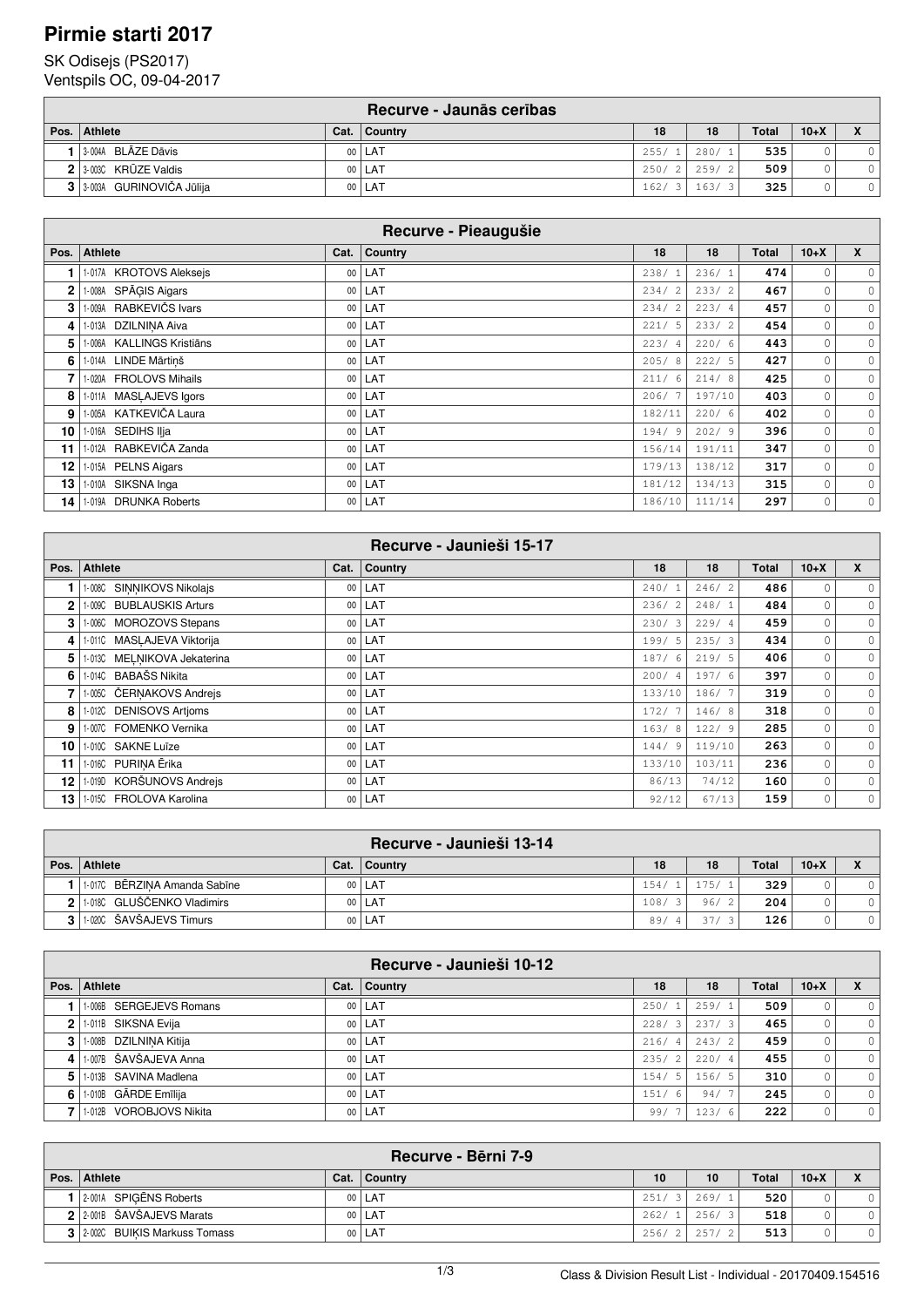# **Pirmie starti 2017**

### SK Odisejs (PS2017)

Ventspils OC, 09-04-2017

|                         |      | Recurve - Bērni 7-9 |      |      |              |        | Continue     |
|-------------------------|------|---------------------|------|------|--------------|--------|--------------|
| Pos.   Athlete          | Cat. | <b>Country</b>      | 10   | 10   | <b>Total</b> | $10+X$ | $\mathbf{v}$ |
| 4 2-002A GINKO Angelina |      | 00   LAT            | 249/ | 229/ | 478          |        |              |
| 5 2001C PŪKIS Artūrs    |      | 00   LAT            | 171. | 183/ | 354          |        |              |

|      | Compound - Jaunās cerības |        |                |      |                            |       |        |  |  |  |  |
|------|---------------------------|--------|----------------|------|----------------------------|-------|--------|--|--|--|--|
| Pos. | <b>Athlete</b>            | Cat.   | <b>Country</b> | 18   | 18                         | Total | $10+X$ |  |  |  |  |
|      | 3-004C BOLŠAKOVA Ksenija  | $00\,$ | ı LAT          | 253/ | $\wedge$ $\wedge$ $\wedge$ | 480   |        |  |  |  |  |

|                         |        | <b>Compound - Meistarklase</b> |      |                      |              |        |  |
|-------------------------|--------|--------------------------------|------|----------------------|--------------|--------|--|
| Pos. Athlete            | Cat.   | Country                        | 18   | 18                   | <b>Total</b> | $10+X$ |  |
| 3-004B GRINVALDE Janeta | $00\,$ | <b>LAT</b>                     | 271/ | $\cap$ $\cap$ $\cap$ | 543          |        |  |

|                                   |      | Compound - Pieaugušie |                  |      |              |        |  |
|-----------------------------------|------|-----------------------|------------------|------|--------------|--------|--|
| Pos. Athlete                      | Cat. | <b>Country</b>        | 18               | 18   | <b>Total</b> | $10+X$ |  |
| 1-015B MELEHINA Olga              |      | 00   LAT              | 233 <sub>1</sub> | 224/ | 457          |        |  |
| <b>VAGANOVS Roberts</b><br>1-014B |      | 00   LAT              | 227              | 216/ | 443          |        |  |

|                       |      | Compound - Jaunieši 18-20 |      |      |              |        |  |
|-----------------------|------|---------------------------|------|------|--------------|--------|--|
| Pos. Athlete          | Cat. | ∣ Countrv                 | 18   | 18   | <b>Total</b> | $10+X$ |  |
| 1-016B GRUŠINA Sofija |      | 00   LAT                  | 202/ | 207/ | 409          |        |  |

|      | Compound - Jaunieši 13-14   |                 |                |      |      |              |        |  |  |  |  |
|------|-----------------------------|-----------------|----------------|------|------|--------------|--------|--|--|--|--|
| Pos. | <b>Athlete</b>              | Cat.            | <b>Country</b> | 18   | 18   | <b>Total</b> | $10+X$ |  |  |  |  |
|      | KOSMATINSKA Alina<br>1-018B | 00 <sub>o</sub> | . LAT          | 203/ | 204/ | 407          |        |  |  |  |  |

| Compound - Jaunieši 10-12 |      |           |      |    |              |        |              |  |  |  |
|---------------------------|------|-----------|------|----|--------------|--------|--------------|--|--|--|
| Pos. Athlete              | Cat. | ∣ Countrv | 18   | 18 | <b>Total</b> | $10+X$ | $\mathbf{v}$ |  |  |  |
| 1-019B BOBRIHINS Andreis  | 00   | . LAT     | 200/ |    | 417          |        |              |  |  |  |

|      | <b>Barebow - Pieaugušie</b> |      |                |       |  |       |              |        |              |  |  |
|------|-----------------------------|------|----------------|-------|--|-------|--------------|--------|--------------|--|--|
| Pos. | <b>Athlete</b>              | Cat. | <b>Country</b> | 18    |  | 18    | <b>Total</b> | $10+X$ | $\mathbf{v}$ |  |  |
|      | 1-020D KANTS Jānis          |      | 00   LAT       | 167/  |  | 184/1 | 351          |        | $\circ$      |  |  |
|      | 2 1.020B ŠPĒRA-ŠPORA Baiba  |      | 00   LAT       | 160/2 |  | 170/2 | 330          |        | $\circ$      |  |  |
|      | 3   1-005D CELDOMS Kristaps |      | 00   LAT       | 125/3 |  | 134/3 | 259          |        | $\circ$      |  |  |
|      | 1.007D SAVČENKO Odarka      |      | 00   LAT       | 110/  |  | 104/  | 214          |        | $\circ$      |  |  |

|              |                                      |                 | Barebow - Jaunieši 15-17 |                 |      |              |        |                                         |
|--------------|--------------------------------------|-----------------|--------------------------|-----------------|------|--------------|--------|-----------------------------------------|
| Pos. $\vert$ | <b>Athlete</b>                       | Cat.            | Country                  | 18              | 18   | <b>Total</b> | $10+X$ | $\overline{\mathbf{v}}$<br>$\mathbf{v}$ |
|              | TRINKŪNA Kintija Laima<br>$1 - 010D$ |                 | 00   LAT                 | 168/            | 183/ | 351          |        |                                         |
|              | SILINA Evelīna<br>1-009D             | 00 <sup>1</sup> | i LAT                    | 92 <sub>l</sub> | 98/  | 190          |        |                                         |

|                |                              |                 | Barebow - Jaunieši 10-12 |      |      |              |        |                                         |
|----------------|------------------------------|-----------------|--------------------------|------|------|--------------|--------|-----------------------------------------|
| Pos. $\vert$   | <b>Athlete</b>               | Cat.            | Country                  | 18   | 18   | <b>Total</b> | $10+X$ | $\overline{\mathbf{v}}$<br>$\mathbf{v}$ |
|                | 1-012D STRAZDITIS Verners    |                 | 00   LAT                 | 79/2 | 1151 | 194          |        |                                         |
| 2 <sub>1</sub> | KATKEVIČA Kate<br>$1 - 013D$ | 00 <sup>1</sup> | i LAT                    | 85/  | 68,  | 153          |        |                                         |

|              | Barebow - Bērni 7-9       |      |          |       |                |       |       |        |         |  |  |
|--------------|---------------------------|------|----------|-------|----------------|-------|-------|--------|---------|--|--|
| Pos. $\vert$ | <b>Athlete</b>            | Cat. | Country  | 10    |                | 10    | Total | $10+X$ |         |  |  |
|              | 2-001D CELDOMA Pauline    |      | 00   LAT | 281/1 |                | 272/1 | 553   |        |         |  |  |
|              | 2 2 2001E GALZONE Madara  |      | 00   LAT | 243/2 |                | 249/2 | 492   |        | $\circ$ |  |  |
|              | 3 2002D ANDERSONS Haralds |      | 00   LAT | 225/  | $\overline{4}$ | 236/3 | 461   |        |         |  |  |
|              | 3 2002B ANDERSONS Rihards |      | 00   LAT | 236/  |                | 225/4 | 461   |        | $\circ$ |  |  |